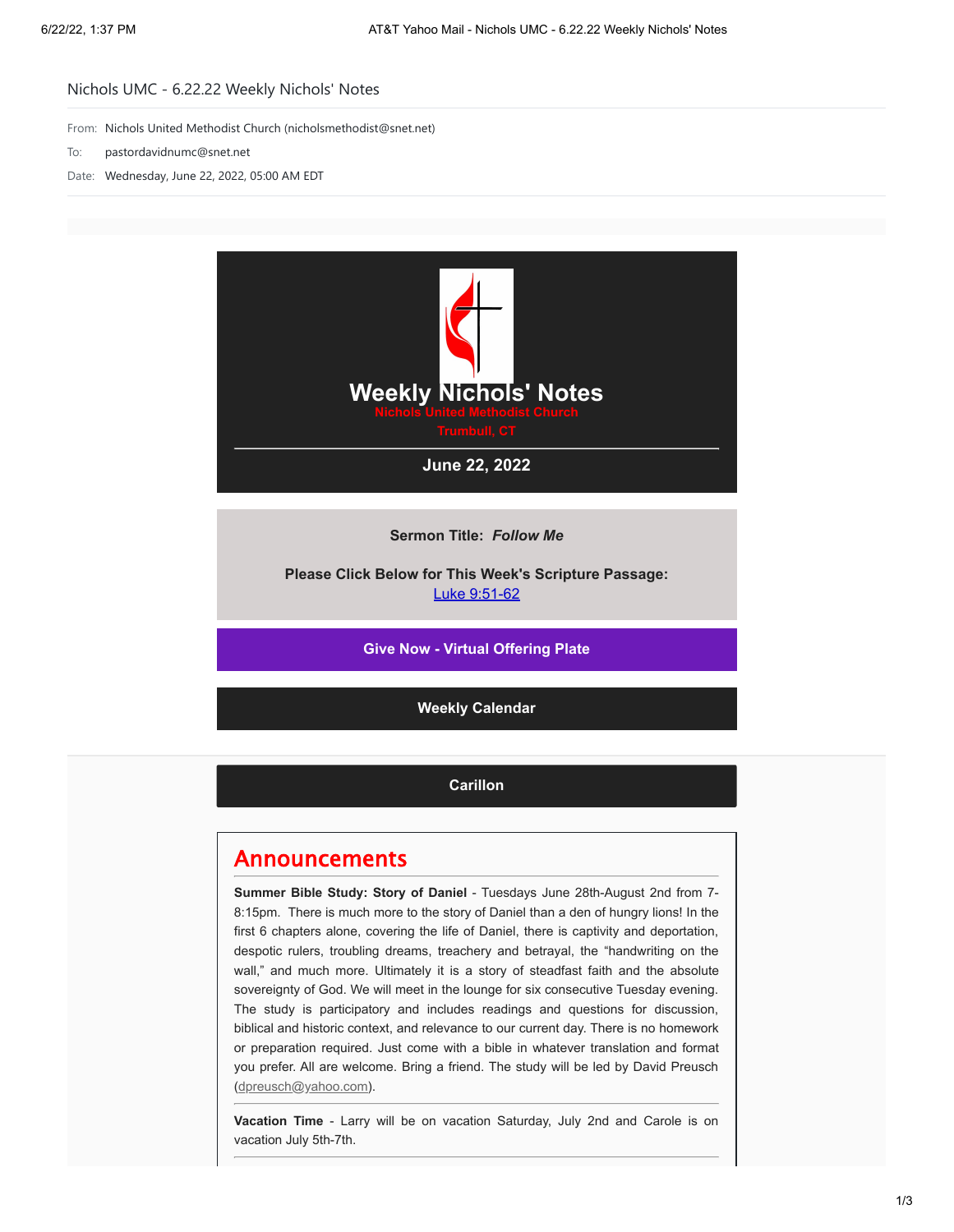**Youth Group Events** - On Friday, July 8th, *Unspoken* will be playing at Black Rock Church in Fairfield. Tickets are \$25. *Unspoken* was my very first Christian concert and they remain one of my favorite Christian bands. If you are available you should consider going. Buy tickets at the following link [https://event.attendstar.com/event/show/the-community-coffeehouse-presents](https://nicholsumc.us4.list-manage.com/track/click?u=d09532b52f4e74b81f543ac42&id=197b774c7c&e=9e577d7e6a)unspoken/, you won't be disappointed. On Saturday, July 23rd, we are working with Habitat for Humanity. If you are 16 or older please consider volunteering with us. We are also slated for Saturday, September 24th. Sign up on this link for either or both days [http://umc.habitatcfc.volunteerhub.com/](https://nicholsumc.us4.list-manage.com/track/click?u=d09532b52f4e74b81f543ac42&id=2d96b9d693&e=9e577d7e6a) Also, if you haven't heard yet, *Hillsong United* and Kari Jobe will be performing at the Bridgeport Amphitheatre on Tuesday, July 26th. Kari Jobe wrote "The Blessing", which was a very popular song during Covid. [Get your tickets here: https://www.ticketmaster.com/hillsong-united](https://nicholsumc.us4.list-manage.com/track/click?u=d09532b52f4e74b81f543ac42&id=e0b2b25cb3&e=9e577d7e6a)tickets/artist/1120451 If you have a child in 6th through 12th grade I would love to include you in my invites/updates. Our summer gatherings are always so much fun and it is the perfect time to introduce kids to youth group. For more information contact Chrissy Ferrante at [Chrissy842001@comcast.net](mailto:Chrissy842001@comcast.net) or 203-558-7848.

**Peace & Prayer: Mid-Week Time of Devotion** - Wednesdays 11:30- 11:45am - Every Wednesday Judy Lang will have a brief time of devotion and prayer via Zoom. During these unsettling times, this will be an opportunity to spend about 15 minutes centering ourselves in reflective thought and prayer. Click **Prayer & Peace** [for the link for this mid-week centering time \(it is the same link as our worship](https://nicholsumc.us4.list-manage.com/track/click?u=d09532b52f4e74b81f543ac42&id=f55a94e68b&e=9e577d7e6a) service **OR Dial in: (646)-876-9923, Meeting ID: 366 149 7977, Password: 35#).**

**Word & Coffee Thursdays, 9-10:00am on Zoom** - Pastor David leads a study on the book Genesis. Come and learn how it all began as we discuss these first stories of God interacting with the created world. Each week we will open in prayer, read the passage, and discuss what we have learned/questioned during our reading and reflection. All are welcome, and you may drop in (via Zoom) any week. If you would like to attend please email [pastordavidnumc@snet.net.](mailto:pastordavidnumc@snet.net) NOTE: a recorded video version will also available upon request for those who cannot attend the live session.

**Please Pray for Our Sick & Homebound...** Barbara Amsden Ruth Liptak Judy McAllister

## **Moment for Mission**

This month our offering will assist Henderson Settlement, a Methodist mission in Frakes. Founded in 1925 by a Methodist minister, it has been a major influence in the region providing the people of Appalachia with an education as well as the means for supporting themselves and their families. The mission provides community services, a community store, youth ministries, a library, a senior and a day care center. It seeks volunteers through a VIM (Volunteers in Mission) work camp program. The pandemic has increased the demand for more assistance from the families in the area and our support is vital to helping them serve the people. Checks may be made out to NUMC and indicate Henderson on the memo line. Thank you